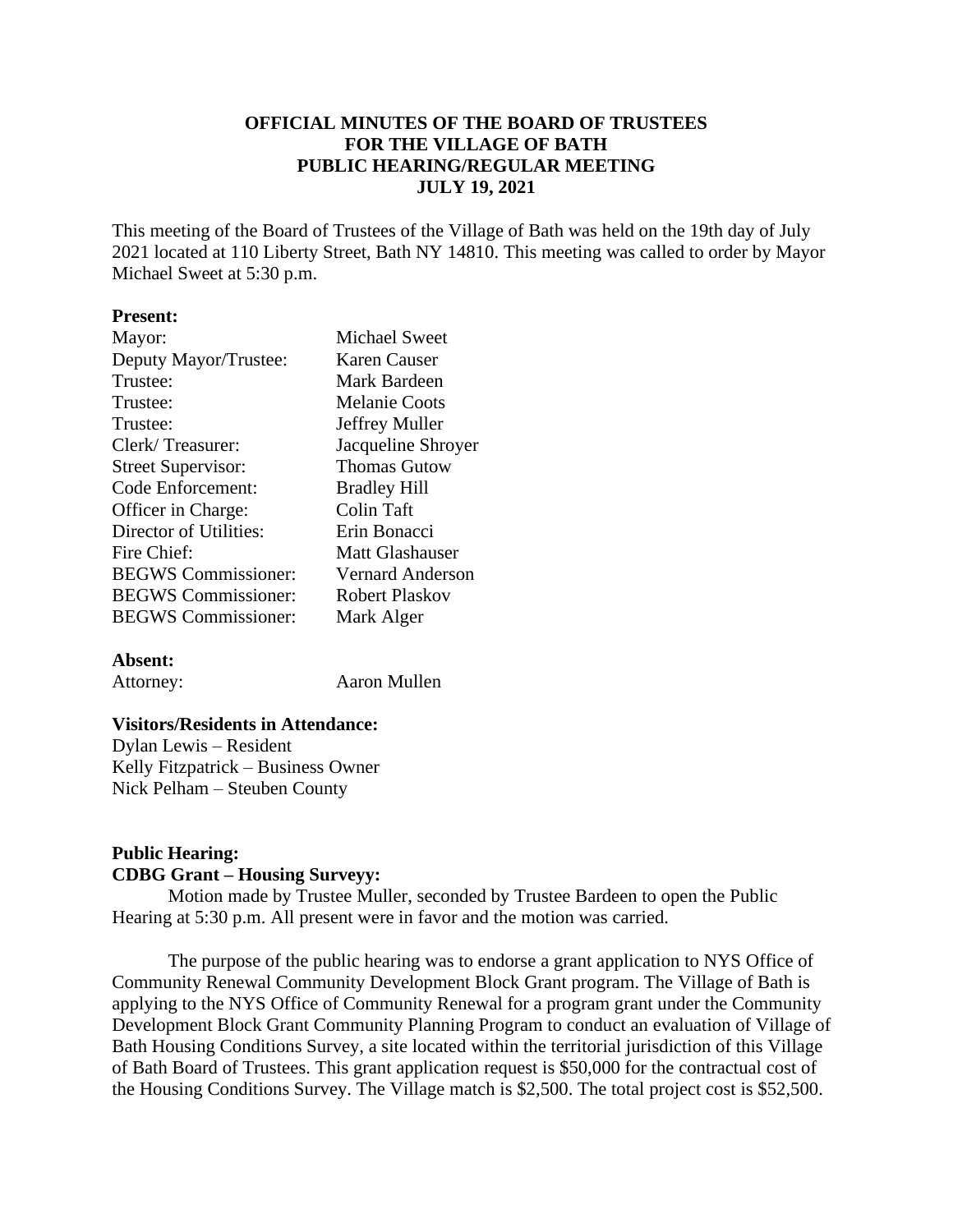Motion made by Trustee Muller, seconded by Trustee Bardeen to close the public hearing at 5:34 p.m. All present were in favor and the motion was carried.

#### **Appointments:**

## **Gregory Muller – Shade Tree Committee 3 years:**

Motion made by Trustee Coots, seconded by Trustee Muller to appoint Gregory Muller to the Shade Tree Committee for a 3 year term. All present were in favor and the motion was carried.

#### **Correspondence:**

## **Deborah Scott -Pulteney Park Request:**

Motion made by Trustee Bardeen, seconded by Trustee Coots to approve the Pulteney Park request from Deborah Scott for Saturday August 28, 2021 to be part of a greater National Event called Awaken the Dawn. A Certificate of Liability will need to be turned in for this event. All present were in favor and the motion was carried.

## **Audit of Bills:**

Motion made by Trustee Coots, seconded by Trustee Bardeen to approve the payment of the Village bills in the amount of \$533,243.38. All present were in favor and the motion was carried.

#### **Department Head Reports:**

## **Thomas Gutow, Street Superintendent:**

Street Report was received.

#### **Colin Taft, Officer in Charge:**

Police Report was received. May and June report for Nuisance Properties was received.

#### **Bradley Hill, Code Enforcement:**

Code Enforcement Report was received.

#### **Matthew Glashauser, Fire Chief:**

Fire Department Report was received.

#### **Erin Bonacci, BEGWS Director:**

BEGWS Minutes were received.

#### **Jacqueline Shroyer, Clerk/Treasurer Report:**

Clerk/Treasurer Report was received for May and June.

## **New Business:**

#### **Franchise Fee Audit Discussion:**

Motion made by Trustee Bardeen, seconded by Trustee Causer to approve the request for proposal from Azavar Government Solutions for a franchise fee audit with Azavar being compensated on a contingent fee of thirty percent (30%), if they find any missing revenue. This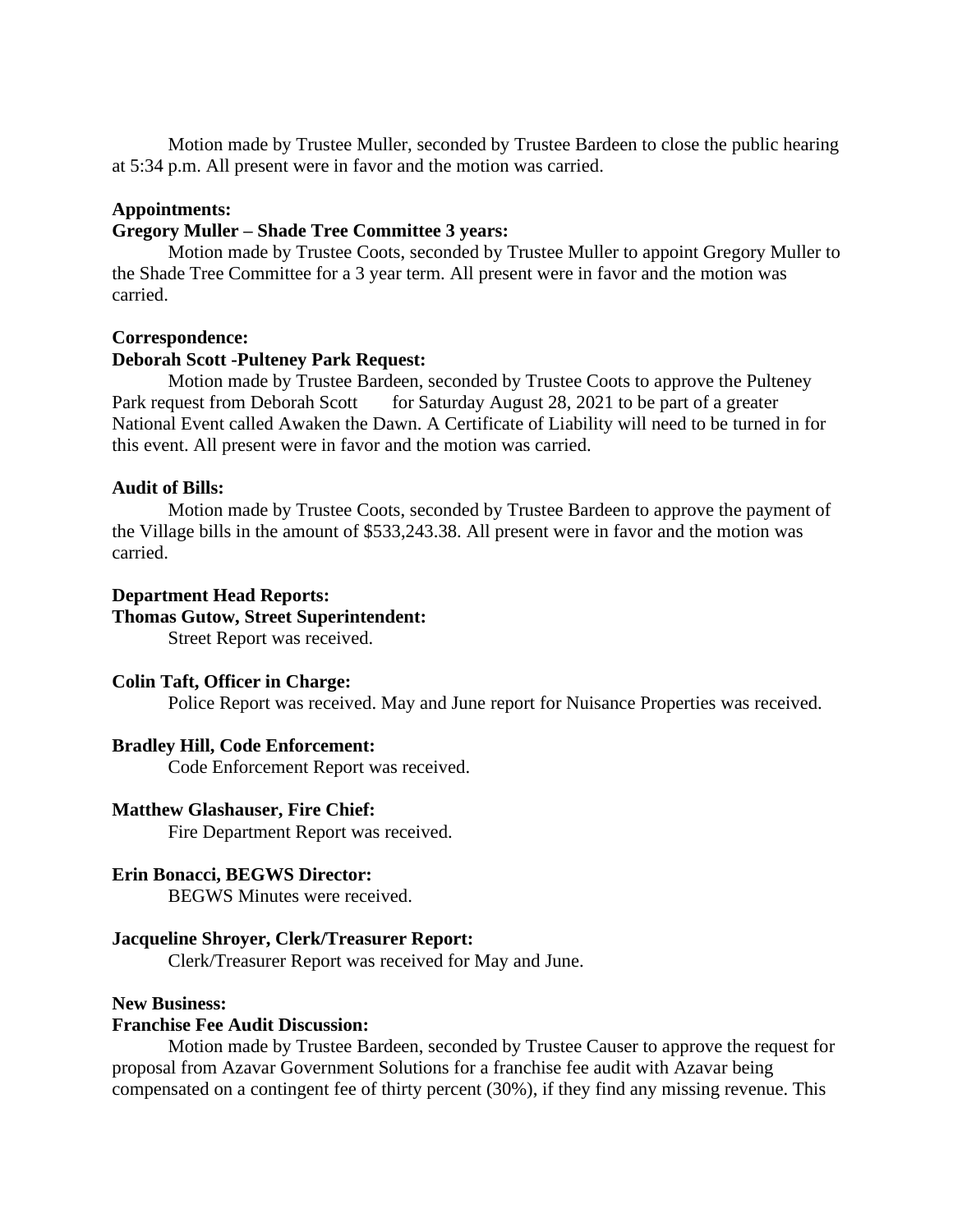fee includes all travel or related expenses and 30% fee of any future revenues on those specific revenues. All present were in favor and the motion was carried.

#### **Crime Prevention Course July 12-16 – Johnson:**

Motion made by Trustee Muller, seconded by Trustee Coots to approve Police Officer Johnson to attend Crime Prevention Couse July  $12 - 16$ , 2021. The cost of the course is \$451.50. All present were in favor and the motion was carried.

#### **Advanced Roadside Impaired Driving School June 29-30 – Hawley:**

Motion made by Trustee Coots, seconded by Trustee Causer to approve Sergeant Hawley to attend Advanced Roadside Impaired Driving School on June 29 – 30, 2021, only costs are meals and mileage. The course is free. All present were in favor and the motion was carried.

#### **Street Superintendent Highway Conference Sept 28:**

Motion made by Trustee Muller, seconded by Trustee Bardeen to approve the Street Superintendent, Thomas Gutow, to attend the Street Superintendent Highway Conference September 28 – October 1, 2021, price is \$1,187 plus mileage. All present were in favor and the motion was carried.

#### **Full Time Police Officer Michael Ruggles:**

# RESOLUTION VILLAGE OF BATH BOARD OF TRUSTEES BATH, NEW YORK

| DATE APPROVED: Monday, July 19, 2021 |                       |     | INTRO. DATE: Monday, July 19, 2021 |                 |             |  |
|--------------------------------------|-----------------------|-----|------------------------------------|-----------------|-------------|--|
| <b>INTRODUCED BY:</b>                | <b>Trustee Coots</b>  |     | SECONDED BY:                       | Trustee Bardeen |             |  |
| VOTE:                                | Mayor Sweet           | Aye | Nav                                | Abstain         | Not Present |  |
|                                      | <b>Trustee Muller</b> | Aye | Nay                                | Abstain         | Not Present |  |
|                                      | Trustee Bardeen       | Aye | Nay                                | Abstain         | Not Present |  |
|                                      | Trustee Coots         | Aye | Nay                                | Abstain         | Not Present |  |
|                                      | Trustee Causer        | Aye | Nay                                | Abstain         | Not Present |  |

TITLE: Appointment of Michael Ruggles as Full Time Police Officer for the Village of Bath.

WHEREAS, Sergeant William baker has turned in his retirement paperwork effective August 31, 2021;

WHEREAS, The Village of Bath will need to appoint a sergeant after Sergeant Bakers effective retirement date;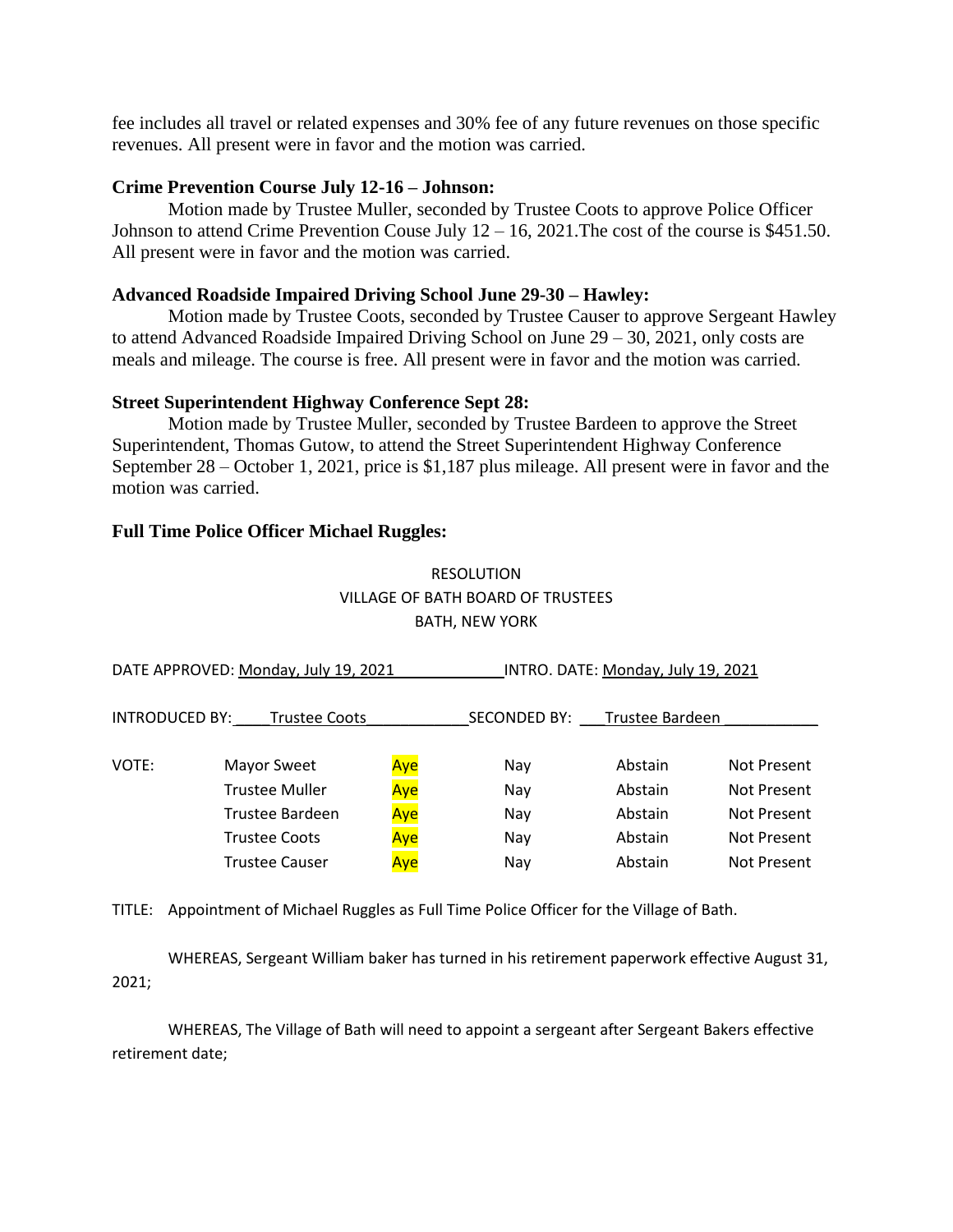WHEREAS, Chief of Police made the recommendation for Police Officer and recommended Michael Ruggles to be appointed Police Officer effective July 20, 2021 upon the following stipulations:

- Michael Ruggles will be appointed Police Officer, consistent with Steuben County Civil Service Rules & Regulations, effective Wednesday, April 3, 2019. He will sign the oath of office for said appointment on Wednesday, July 21, 2021 at 10:00 a.m. before the Bath Village Clerk.
- Commencing Wednesday, July 21, 2021, Michael Ruggles will be appointed as Police Officer and be on a probationary period for 78 weeks, consistent with Steuben County Civil Service Rules and Regulations.
- Michael Ruggles will receive compensation and benefits pursuant to the collective bargaining agreement between the Village of Bath Board of Trustees and the Bath Police Benevolent Association.

BE IT RESOLVED, that the Village of Bath Board of Trustees is hereby appointing Michael Ruggles to the position of Police Officer contingent on the aforementioned stipulations.

# **Part Time Police Officer Seth Zawko:**

# RESOLUTION VILLAGE OF BATH BOARD OF TRUSTEES BATH, NEW YORK

|                       | DATE APPROVED: Monday, July 19, 2021 |     |                     | INTRO. DATE: Monday, July 19, 2021 |                      |  |
|-----------------------|--------------------------------------|-----|---------------------|------------------------------------|----------------------|--|
| <b>INTRODUCED BY:</b> | <b>Trustee Causer</b>                |     | <b>SECONDED BY:</b> |                                    | <b>Trustee Coots</b> |  |
| VOTE:                 | Mayor Sweet                          | Aye | Nav                 | Abstain                            | Absent               |  |
|                       | <b>Trustee Causer</b>                | Aye | Nay                 | Abstain                            | Absent               |  |
|                       | Trustee Bardeen                      | Aye | Nay                 | Abstain                            | Absent               |  |
|                       | <b>Trustee Coots</b>                 | Aye | Nay                 | Abstain                            | Absent               |  |
|                       | <b>Trustee Muller</b>                | Aye | Nav                 | Abstain                            | Absent               |  |

TITLE: Appointment of Seth Zawko as Part-time Police Officer for the Village of Bath.

WHEREAS, the Bath Village Police Officer in Charge had previously announced the need to hire part-time police officers in an effort of having sufficient personnel to cover vacations and sick leave in order to keep police department over-time to manageable levels.

WHEREAS, the Bath Village Chief of Police, Colin Taft, with approval of the Village Board, is authorized to maintain up to nine (9) part-time police officer positions, and is recommending that the Bath Village Board of Trustees appoint Seth Zawko effective July 20, 2021, to the position of Part-time Police Officer contingent upon the following: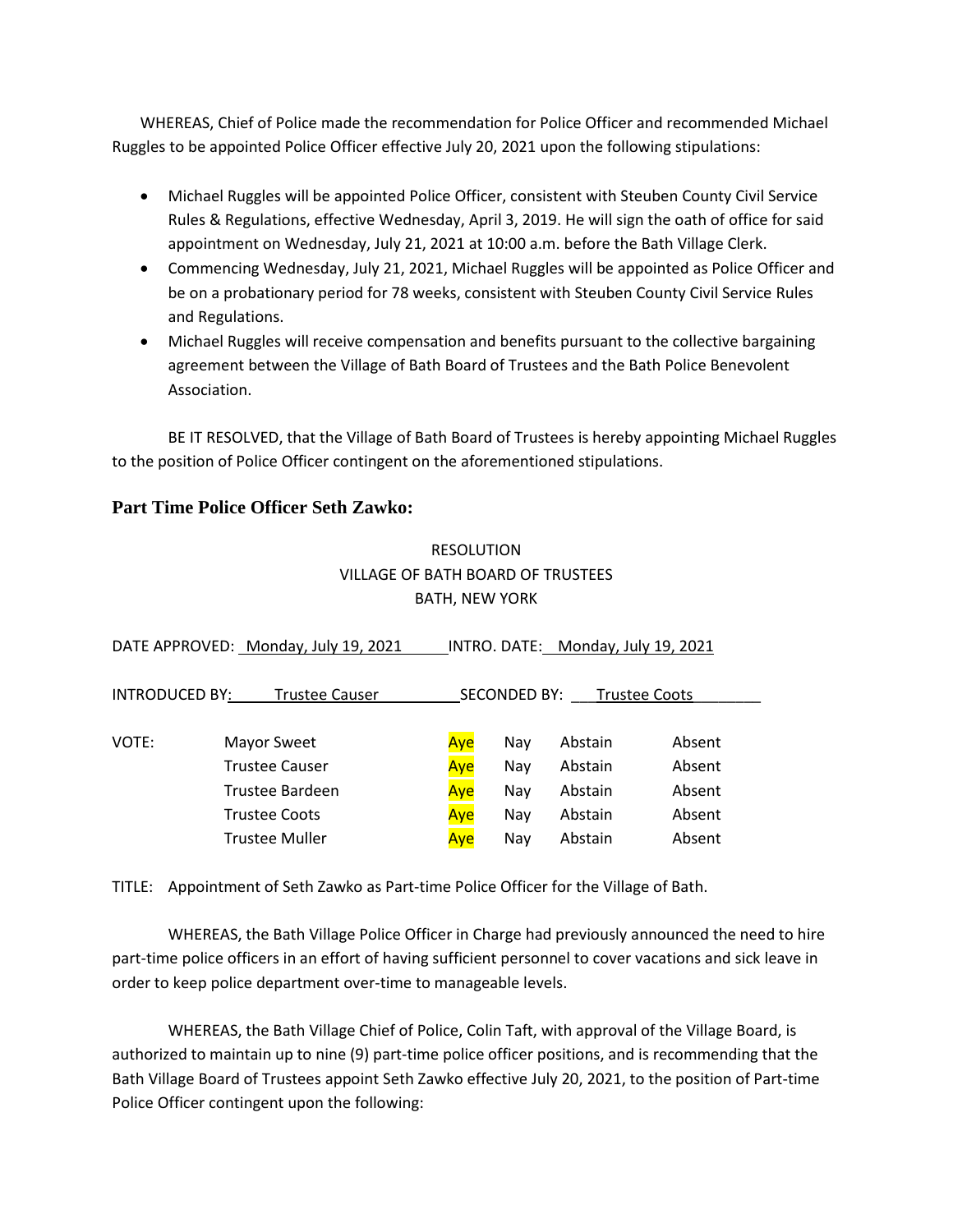- Due to him being a retired sergeant with the Horseheads PD, he will not need a background investigation, psychological examination, or medical examination.
- The Village will compensate, pursuant to the collective bargaining agreement with the Bath Police Benevolent Association, only those hours worked during Supervised Field Training and hours assigned to him after successfully completing the Basic Course for Police Officers.
- Seth Zawko will remain on a probationary period not to exceed 18 months from the date of appointment.

BE IT RESOLVED, that the Village of Bath Board of Trustees is hereby appointing Seth Zawko to the position of Part-time Police Officer, contingent on the aforementioned stipulations and said appointment shall be effective July 20, 2021.

# **Public Hearing Local Law Garbage Truck:**

Motion made by Trustee Bardeen, seconded by Trustee Causer to schedule a public hearing on Chapter 63 of the Village Code regarding garbage Trucks for Monday August 16, 2021 at 5:30 p.m. All present were in favor and the motion was carried.

## **Appoint Provisionally Thomas Posella Jr. – Assistant Director:**

Motion made by Trustee Muller, seconded by Trustee Bardeen to appoint Thomas Posella Jr. to the Assistant Director of Municipal Utilities provisionally effective August 16, 2021. All present were in favor and the motion was carried.

# **Approve CDBG Public Infrastructure \$1.25M Grant Agreement:**

Motion made by Trustee Coots, seconded by Trustee Bardeen to approve the CDBG Public Infrastructure \$1.25M Grant Agreement, authorize Mayor Sweet to execute agreement and designate Director of Municipal Utilities, Erin Bonacci, as authorized representative for the Village of Bath. All present were in favor and the motion was carried.

# **Approve Harris Beach Contract – Professional Services Bond Counsel:**

Motion made by Trustee Bardeen, seconded by Trustee Muller to approve the contract with Harris Beach for professional services pertaining to bond counsel and to authorize Mayor Sweet to execute the contract. All present were in favor and the motion was carried.

#### **Approve Contract with Municipal Solutions – Professional Services:**

Motion made by Trustee Muller, seconded by Trustee Coots to approve the contract with Municipal Solutions for professional services pertaining to financial advisory and program administration and to authorize Mayor Sweet to execute the contract. All present were in favor and the motion was carried.

## **Old Business:**

# **Dog Park Proposal:**

Motion made by Trustee Coots, seconded by Trustee Causer to go out to bid for the Dog Park fencing and paving. All present were in favor and the motion was carried.